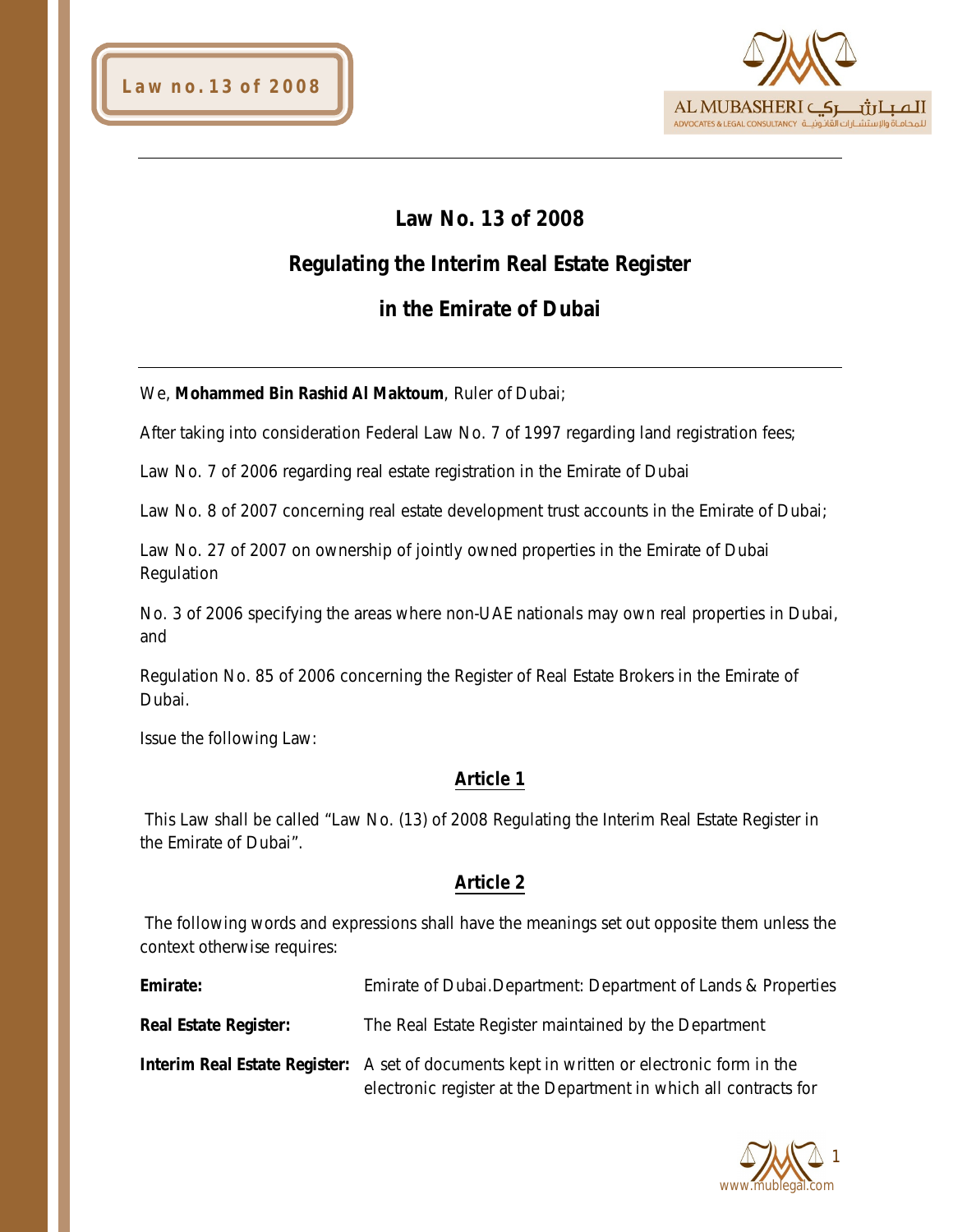|                                         | the sale of real estate and other dispositions off plan are recorded<br>before being transferred to the Real Estate Register                                            |
|-----------------------------------------|-------------------------------------------------------------------------------------------------------------------------------------------------------------------------|
| <b>Real Estate:</b>                     | Lands and permanent structures erected on them which may not<br>be moved without suffering damage or alteration                                                         |
| <b>Real Estate Unit:</b>                | The subdivided part of the real estate including any subdivisions<br>off plan                                                                                           |
| <b>Off Plan Sale:</b>                   | Sale of subdivided real estate units off plan or under construction<br>or not yet completed.                                                                            |
| <b>Master Developer:</b>                | A person licensed to develop real estate and sell its units in the<br>Emirate.                                                                                          |
| Sub-Developer:                          | A person licensed to develop real estate and sell its units and<br>who develops part of a real estate project of a master developer<br>under an agreement between them. |
| <b>Broker:</b>                          | A person engaged in real estate brokerage activities pursuant to<br>Regulation No. 85 of 2006 regulating the Register of Real Estate<br>Brokers in the Emirate of Dubai |
| <b>Competent Authorities:</b><br>estate | The authorities concerned with licencing and registering real<br>projects in the Emirate                                                                                |

# **Article 3**

1. The Interim Real Estate Register is used to record all disposals of Real Estate Units off plan. Any sale or other disposition that transfers or restricts title or any ancillary rights shall be void if not recorded on that Register

2. Any developer who made a sale or other disposition that transferred or restricted title prior to the coming into force of this Law should approach the Department to get it registered in the Real Estate Register or the Interim Real Estate Register, as applicable within 60 days after the date on which this Law came into force.

# **Article 4**

No Master Developer or Sub-Developer shall commence a project or sell its units off plan before taking possession of the land on which the project is to be built and obtaining the necessary approvals from the Competent Authorities in the Emirate

In all cases, the Department shall indicate in the relevant folio of the register that the Real Estate is under development.

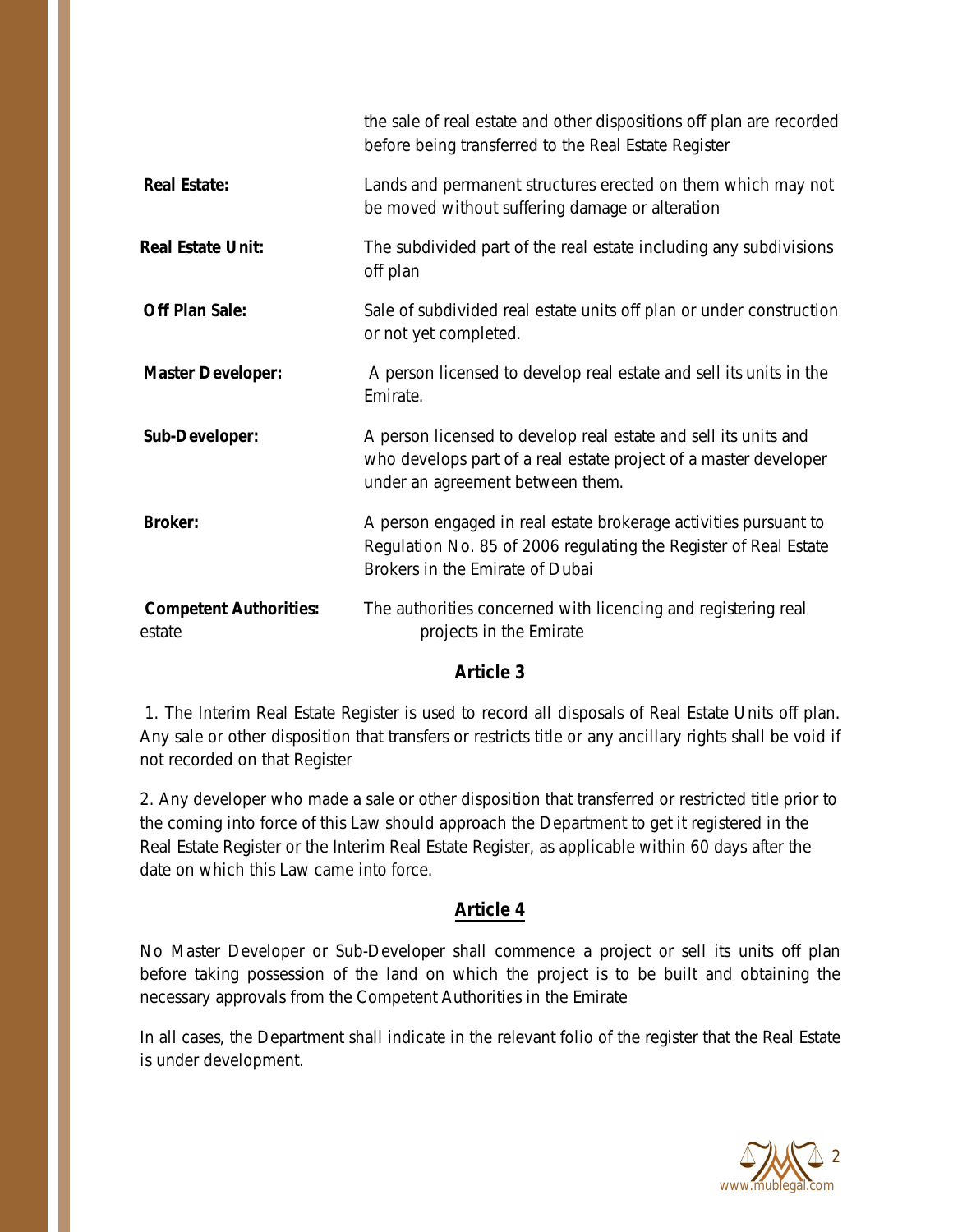### **Article 5**

An application to register the Real Estate Unit in the Interim Real Estate Register shall be filed using the standard form. The required information and documents shall be furnished in accordance with the applicable rules and procedures of the Department.

### **Article 6**

Real Estate Units that are marked as sold off plan and are registered in the Interim Real Estate Register maintained by the Department may be sold, mortgaged or otherwise legally disposed of.

## **Article 7**

The Master Developer and Sub-Developer are not allowed to charge any fees for the sale re-sale and other dispositions of Real Estate Units that have been completed or marked as sold off plan. This restriction does not apply to administrative expenses which the Master Developer and Sub-Developer charge to third parties with the approval of the Department.

## **Article 8**

Developers must register completed projects in the Real Estate Register maintained by the Department as soon as a completion certificate has been obtained from the Competent Authorities, including any units that were sold to purchasers who have fulfilled their contractual obligations according to the applicable procedures of the Department For the purposes of this Article, the Department may, upon request of the purchaser or of its own initiative, transfer Real Estate Units that are marked as sold off plan from the Interim Register into the purchaser's name on the Real Estate Register once the purchaser has fulfilled his contractual obligations

## **Article 9**

A developer who wishes to market his project through a real estate broker must first conclude a contract with a Broker who is accredited under the terms and provisions of Regulation No. 85 of 2006 concerning the Register of Real Estate Brokers in the Emirate of Dubai then the developer must get the contract registered at the Department

## **Article 10**

The developers or the broker cannot conclude informal contracts for the sale of Real Estate and Real Estate Units off plan in projects that have not been approved by the Competent Authorities. Every such contract made without such approval will be void

## **Article 11**

1. In the event that the purchaser defaults on any term of the contract he made with the developer for the sale of the Real Estate Unit, the developer should notify the Department